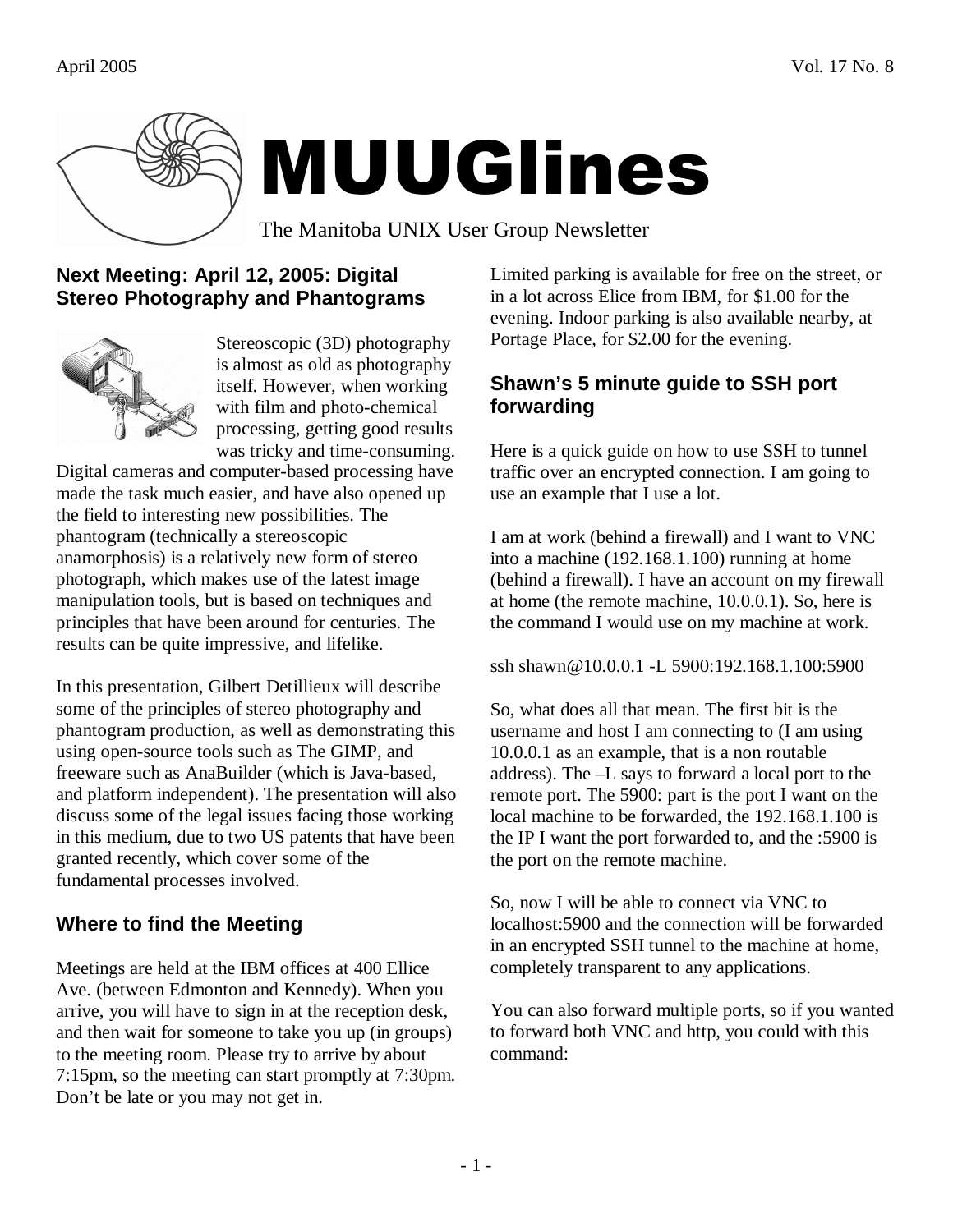#### April 2005 Vol. 17 No. 8

Since you are forwarding a port below 1024, you will need root access, but you could substitute the first 80: with 8080: if you don't have root access.

ssh shawn@10.0.0.1 -L 5900:192.168.1.100:5900 \ –L 8080:192.168.1.100:80

You can also forward to different machines, say I wanted to use my own SMTP server as well…

ssh shawn@10.0.0.1 -L 5900:192.168.1.100:5900 \ –L 8080:192.168.1.100:80 –L 2525:192.168.1.50:25

That will forward all traffic to port 2525 on my local machine to port 25 on 192.168.1.50 on my home network.

You can also do reverse port forwards with –R, but I will leave that up to you to look up with man ssh.

#### **PearPC raising funds to sue CherryOS maker**

The PearPC project is raising funds to hire a lawyer to file a lawsuit agains Maui-X Stream 'makers' of CherryOS a commercial emulator that allows you to run Mac OS on x86. They claim that CherryOS is really just PearPC with some changes to the source code, which would be in violation of the GPL.

## **Hacker gets RFID chip implant**

Amal Graafstra recently had an 12mm x 2mm RFID chip implanted into his hand. He has started writing some applications that will allow him to unlock his doors, and his computer. BME has an interview with him here (**http://shorterlink.org/169**) is personal site is **http://amal.net/rfid.html**.

## **BSD Certification Group Takes Initiative**

(March 15, 2005) Today, the BSD Certification Group officially announces their website and group focused in the creation of BSD certification. The public website is at **http://www.bsdcertification.org/**.

A number of BSD developers, systems administrators and advocates have come together to begin the first steps in the creation of a standard BSD certification. Today marks the official launch of their public website at **http://www.bsdcertification.org/**.

The BSDs, including FreeBSD, NetBSD, OpenBSD and DragonflyBSD, are mature operating systems based on the original Unix developed at University of Berkeley, California. BSD powers global Internet service provider infrastructures, and BSD userland applications are familiar to those running Apple's OS X operating system. BSD tools like OpenSSH are used to securely access remote systems, and many TCP/IP stacks are derived from BSD.

"While some may feel that a BSD certification would just replicate the problems that other certifications have created, namely lack of experience masked by a piece of paper, the committee is convinced that with the proper preparation and testing criteria, a tiered BSD certification process can demonstrate real-world proficiency as well as provide a goal for those just beginning their systems and network administration career," said Dru Lavigne, networking and Unix instructor and the chair for the group.

The BSD Certification Group looks to bring together the BSD projects, important vendors, educational institutions and beyond to work to make this project a success.

#### **Pioneer Petroleum moves to Linux**

Pioneer Petroleum is the largest independent gasoline retailer in Ontario, with 150 retail locations spread throughout the province. Twenty-five of those locations are running Red Hat Linux Workstation 3.0. The other 125 stores are expected to be rid of Windows by the end of 2005.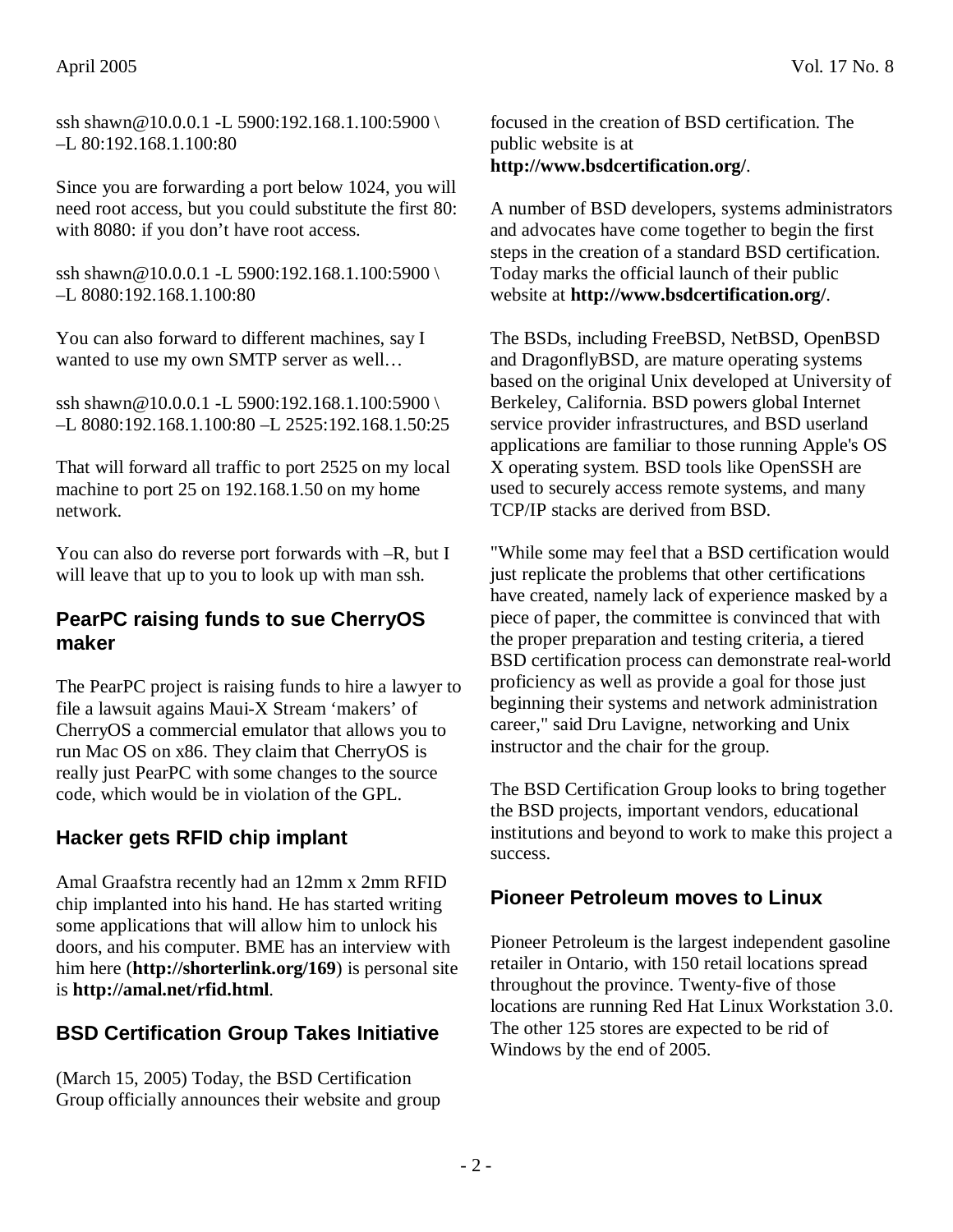#### **White Box Enterprise Linux 4 Preview released**

(March 31, 2005) A preview of WBEL4 is currently available via BitTorrent

(**http://www.whiteboxlinux.org/manifestdestinyrc1-binary-i386.torrent**). It is believed to be feature complete except for the inclusion of the yum config info to allow updating. Since there isn't yet a download tree for 4 on the mirrors this isn't really an issue for testing yet. This release is i386 only because the x86\_64 building has only just begun.

#### **NNSA Supercomputer Breaks Computing Record: Exceeds 100 TERAFLOPS**

(March 23, 2005) DOE/NNSA and IBM partnership on BlueGene/L, a tool for national security

WASHINGTON, D.C- National Nuclear Security Administration (NNSA) Administrator Linton F. Brooks announced today that a supercomputer developed through the Advanced Simulation and Computing program for NNSA's Stockpile Stewardship efforts has performed 135.3 trillion floating point operations per second (teraFLOP/s) on the industry standard LINPACK benchmark, making it the fastest supercomputer in the world. By performing computations at these rates, BlueGene/L helps maintain the U.S. nuclear weapons stockpile without nuclear testing.

#### **Release Announcement: Gentoo Linux 2005.0**

March 27, 2005 by Jeffrey Forman

Gentoo Linux is proud to bring you the long awaited Gentoo Linux 2005.0 release!

This release has had a few setbacks including a complete security rebuild, but with the help of the many teams within the Gentoo developer community, we believe that this release will be one of the best that we have ever had.

This release includes new installation media from Alpha, AMD64, PPC, PPC64, SPARC, and x86 and includes stages for IA64 and SPARC32. Please check out our mirrors to find the closest one to you. As with 2004.3, you will be able to download optimized PackageCD images for x86 and PPC via our bittorrent server, and also our "unofficial" secondary bittorrent server, provided by Friends of Gentoo e.V. in Germany.

## **Novell to Ship Linux Suite for the Small Business Market**

SALT LAKE CITY (BrainShare® 2005) — March 21, 2005 — Novell today announced the upcoming availability of Novell® Linux Small Business Suite 9, the first end-to-end, server-to-desktop Linux solution that offers a clear alternative for small businesses. Novell Linux Small Business Suite is comprised of industry-leading Linux server and desktop software along with powerful collaboration, security and management products, all engineered specifically for Linux\*. As a result, small businesses receive a secure, reliable and complete solution that provides them with big-business benefits on small-business budgets.

"The availability of Novell Linux Small Business Suite and the advantages of open source software will give our customers even more options for improving their business," said Bill Long, owner of Integrated Network Systems, a Novell channel partner in New Orleans. "And because it's backed by Novell, they can deploy it with confidence."

According to a recent survey by Forrester Research, small businesses are spending on IT systems at an increasing rate, closing in on half of total U.S. tech spending at 44 percent in 2004. Many small businesses are turning to Linux for the cost savings and security benefits it provides. Novell has prepared an extensive software, channel, training and technical support ecosystem necessary to effectively serve small businesses who are seeking to diversify their IT portfolios away from traditional operating systems. To accommodate growing businesses, Novell's Linux